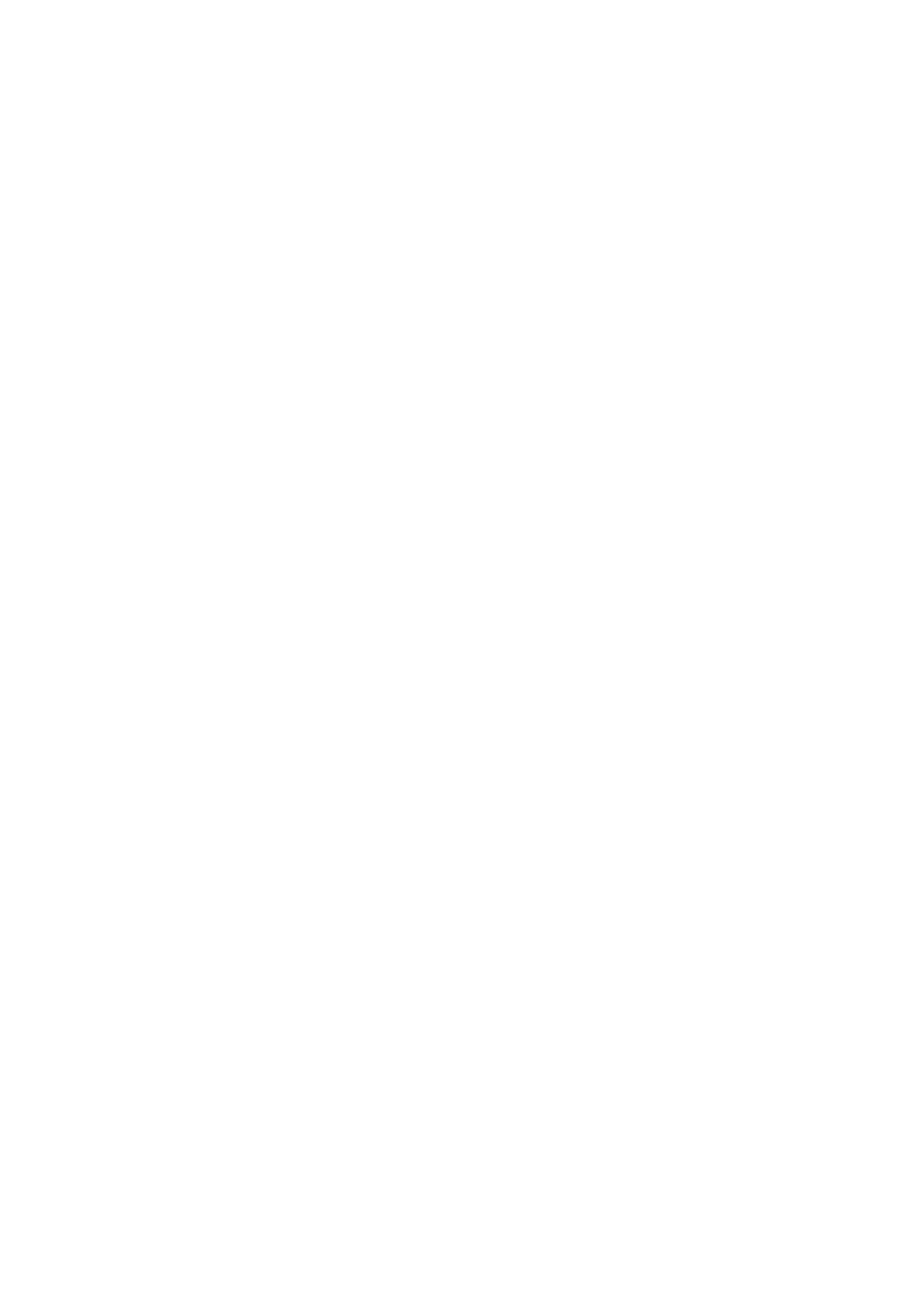# **OUR ASSET ALLOCATION**

The table below presents the latest conclusions of our Global Investment Committee



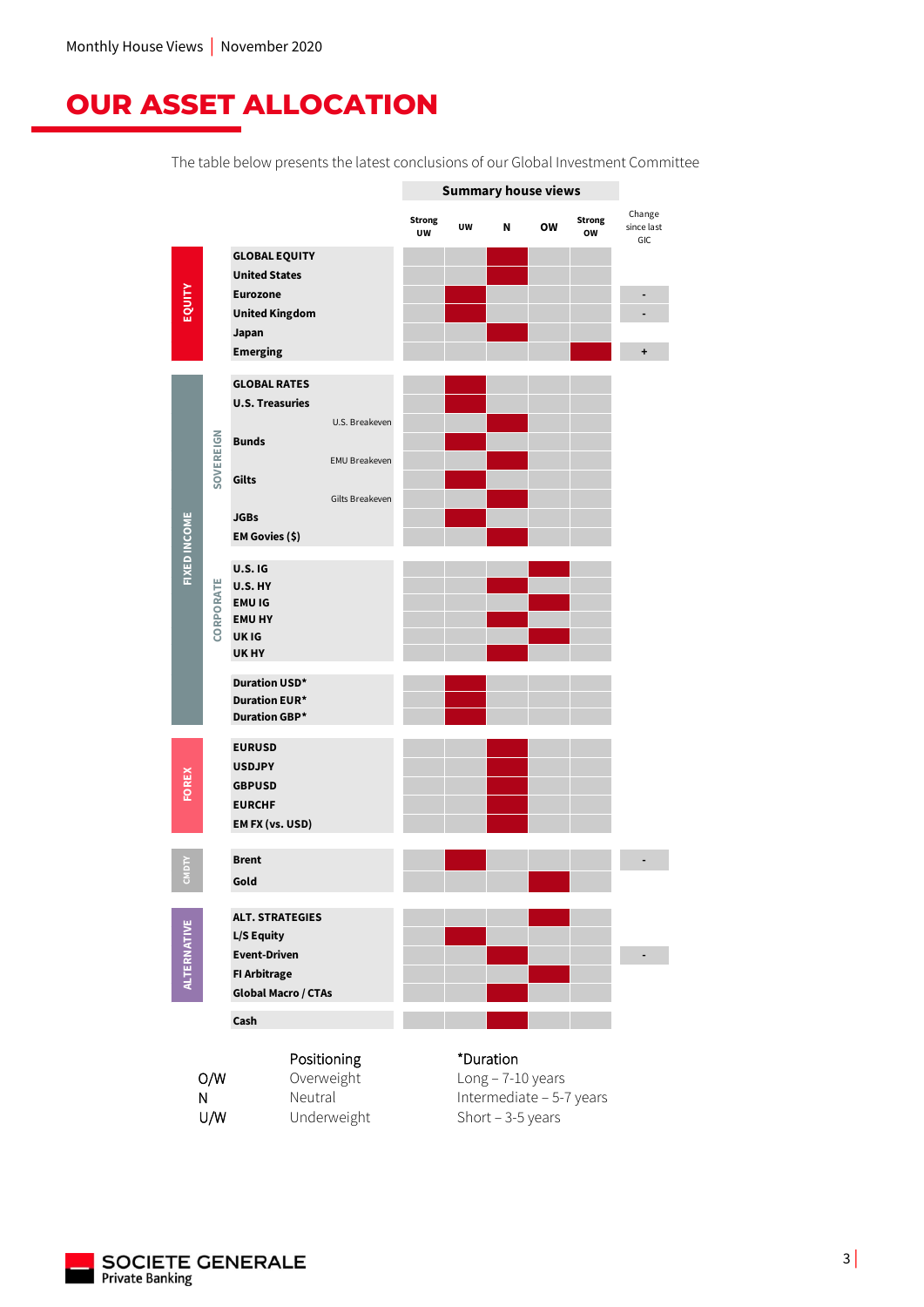| <b>EQUITIES</b>      |                                                                                                                                                                                            |
|----------------------|--------------------------------------------------------------------------------------------------------------------------------------------------------------------------------------------|
| <b>United States</b> | The recovery may slow in the fourth quarter as pandemic restriction measures have tightened recently. We remain Neutral.                                                                   |
| Eurozone             | The pandemic has taken a clear turn for the worse across the region leading to new restrictions which are likely to crimp<br>growth for months ahead. We move from Neutral to Underweight. |
| <b>UK</b>            | Despite the attractive valuation of UK companies, no major progress on the future trade agreement with the EU may continue<br>to weigh on investors' confidence. We move Underweight.      |
| Switzerland          | Swiss equities have outperformed their regional peers year-to-date, in large part thanks to the defensive sector breakdown.                                                                |
| Japan                | Japan is well-placed to benefit from growth in China and earnings should bounce strongly next year. For now, we are Neutral.                                                               |
| Emerging (EM)        | With the pandemic well under control and GDP growth picking up, we have moved to a strong Overweight in emerging Asia.                                                                     |

| <b>FIXED INCOME</b>                            |                                                                                                                                            |
|------------------------------------------------|--------------------------------------------------------------------------------------------------------------------------------------------|
| Sovereigns                                     | Central banks should increase their asset purchase programmes over coming quarters, meaning that yields should remain<br>historically low. |
| Duration*                                      | We prefer shorter-dated bonds across markets.                                                                                              |
| Inflation-linked                               | Inflation should recover in the longer term. We maintain our Neutral view.                                                                 |
| Investment<br>Grade                            | High-quality corporate bonds do offer positive yields both in nominal and real terms. We remain Overweight.                                |
| <b>High Yield</b>                              | Given new restrictions on activity, default rates for riskier issuers may rise. We are Neutral.                                            |
| <b>Emerging debt</b><br>(in $\epsilon$ and \$) | Credit spreads still offer an attractive pick-up in yield and we remain Neutral.                                                           |

| <b>CURRENCIES</b> |                                                                                                                                                                                                                 |
|-------------------|-----------------------------------------------------------------------------------------------------------------------------------------------------------------------------------------------------------------|
| <b>EUR/USD</b>    | We expect the euro to trade sideways against the dollar in the near term before resuming its rally next this year.                                                                                              |
| GBP/USD           | We expect a limited-scope deal between the UK and the EU. However, any sterling strength on its announcement is likely to<br>prove short-lived.                                                                 |
| <b>EUR/GBP</b>    | Both parties will take time to adapt to a less favourable trading regime. We are Neutral.                                                                                                                       |
| USD/JPY           | Japan has weathered the COVID-19 storm much better than other advanced economies and stands to benefit from China's<br>rapid recovery from recession.                                                           |
| <b>EUR/CHF</b>    | October has seen a modest rise in the Swiss franc, up 0.8% as traders began to realise that approval for the NGEU fund would<br>take time. However, we expect some modest further CHF weakness against the EUR. |
| Emerging          | We think it is too early to turn positive as the pandemic continues to spread in several regions like Latin America and India.                                                                                  |

| <b>ALTERNATIVES</b> |                                                                                                                                                           |
|---------------------|-----------------------------------------------------------------------------------------------------------------------------------------------------------|
| Hedge funds         | Our preferred hedge fund strategies remain Merger Arbitrage, Long/Short Credit and Global Macro, especially discretionary<br>and emerging market traders. |
| Gold                | We expect Asian demand for gold jewellery to recover and we maintain our Overweight.                                                                      |
| Oil                 | Given the impact of new COVID-19 restrictions on demand, we move Underweight oil.                                                                         |

Source: SGPB, 30/10/2020

\* Duration: short = 3-5 years, medium = 5-7 years, long = 7-10 years

HY = High Yield bonds (higher return but greater risks), IG = Investment Grade bonds (higher quality but lower return)

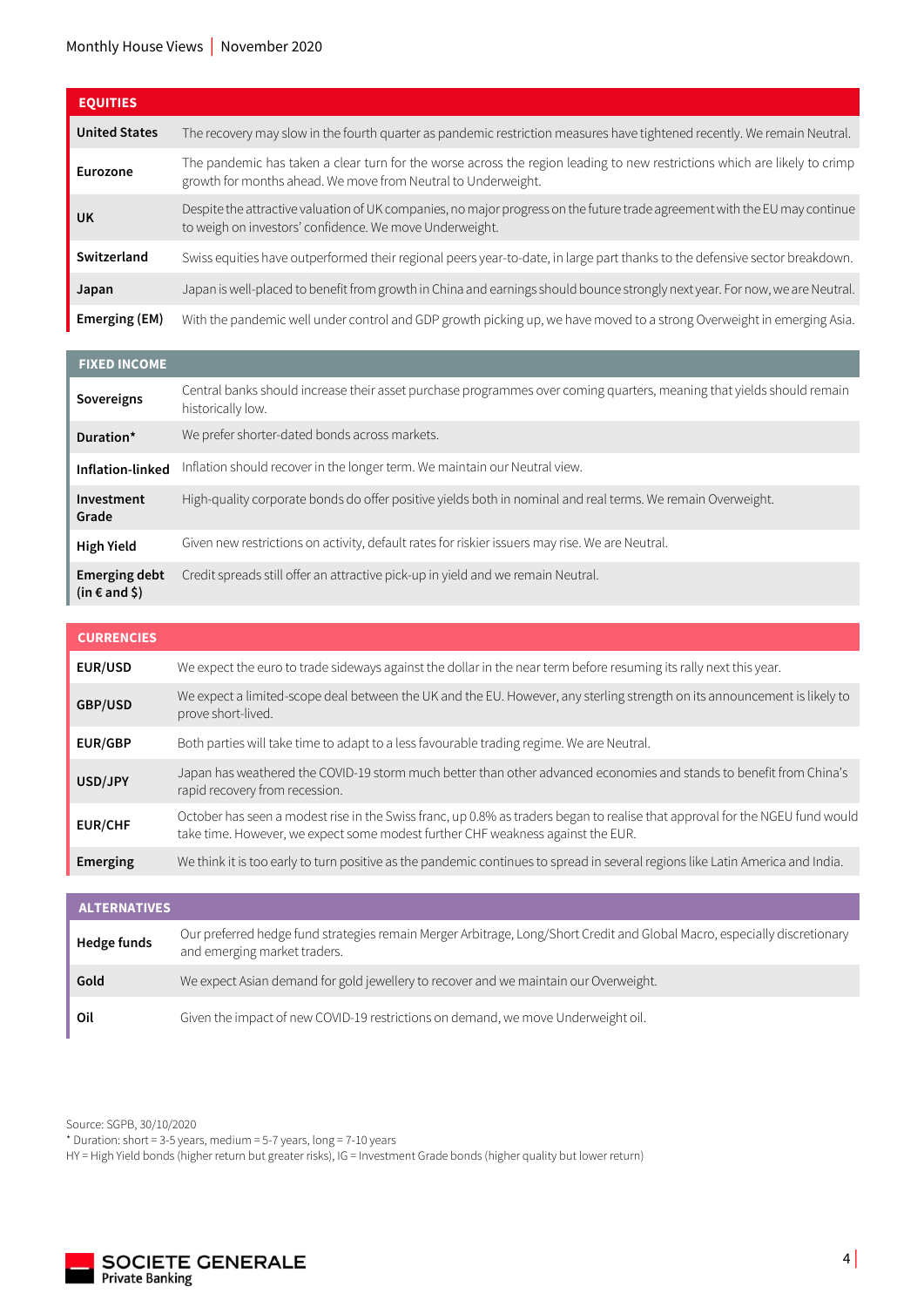# **ECONOMIC OUTLOOK**

### **To lock down, or not to lock down**

The US is the world's largest single economy, and home to well over half of global equity market capitalisation. Therefore, economic activity there acts as an anchor for growth elsewhere and sets the pace for asset price returns globally.

This pandemic-ravaged year may well be the most fascinating in its economic history – it certainly is record breaking. US GDP grew 7.4% in the third quarter, by far the strongest ever (the previous record was 3.9% in Q1 1950). Nonetheless, after falling 1.3% in Q1 and 9% in Q2, the economy remains 3.5% smaller than at the end of 2019. For comparison, GDP shrank 4% over the entire six-quarter Great Recession.

This reveals the US economy – and by extension the world – at a nuanced and delicately poised juncture. Effectively, the US is no longer in recession – indeed, according to headline GDP, it's experiencing a breath-taking surge. However, it is also still far below its pre-Coronavirus peak, with high underemployment and major dislocations. For example, US consumer spending on services in Q3 was an annualised \$660 billion lower than in late 2019, while spending on goods was up \$325 billion. Overall, spending remains about 3% percent below pre-pandemic levels. Of course, the real driving factor behind these enormous swings in the data remains the course of the ongoing COVID-19 pandemic. Unsurprisingly, there is a high degree of nuance here too. In the week ending October 28, there were on average 75,561 cases per day, the highest at any point in this crisis and a 41% surge from two weeks earlier. Yet, at the same time, the number of hospitalisations is 11 for every 100,000 Americans, well below the peak of 18 recorded in the Spring. Deaths, thankfully, remain lower still – the seven-day average to October 28 is 786 compared with highs of 2,232 in April.

The big question – and one which will determine the outcome for the economy – is if rising hospitalisations will lead to increased deaths. If the answer is "yes", we may well be headed for another full lockdown of the US economy, and a likely fall

back into recession. If the answer is "no", the economy will continue to recover, albeit slowly and unevenly with widely divergent outcomes for various sectors. There are some critical reasons for optimism. Reports suggest that death rates among hospitalised patients in New York have dropped from 25-30% in the Spring to 3-8% in recent months, and a similar trend has been observed across Europe. A combination of factors has contributed to the improved outcomes for hospital patients, chiefly the lessons learned by doctors during the first wave and the development of better treatment protocols using steroid drugs and non-drug interventions.

**Bottom line.** Our base case remains that we will see slow uneven growth but no double-dip US recession as full lockdowns will not be repeated. Of course, if the hospital system looks like being overwhelmed and deaths start ticking up, full lockdowns for the US would be back on the cards and our view would prove too optimistic. Already many European countries – notably Germany and France – have instituted new lockdowns and we now expect a decline in GDP there in the fourth quarter.

On the other hand, we could also prove to be too conservative – every day, we get closer to an eventual vaccine which could be widely available as early as by Q2 2021. Even without one, China and much of East Asia appear to be in a "post-pandemic, new normal", demonstrating that there is a path towards strong economic growth even without a panacea.



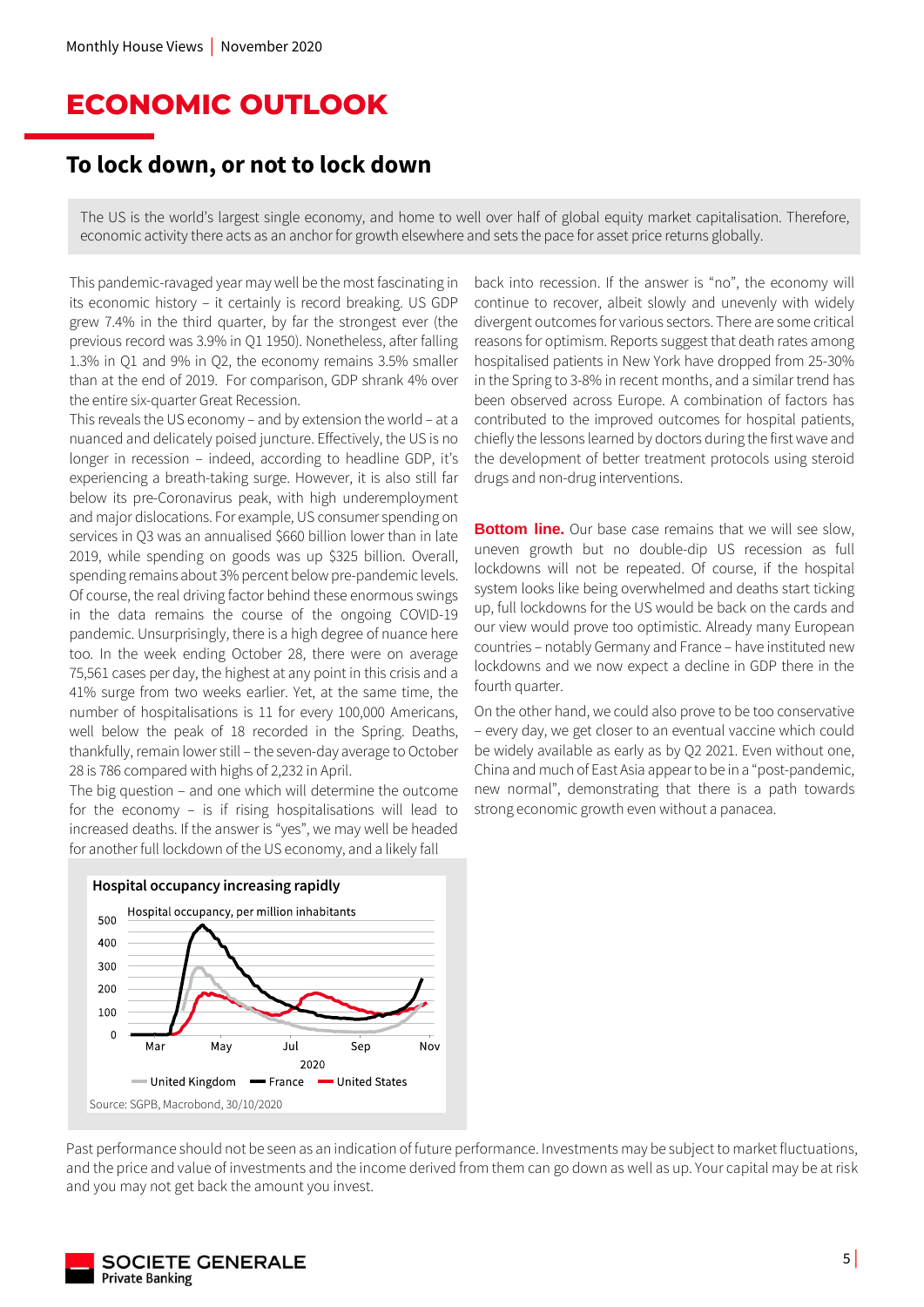## **FIXED INCOME**

### **IG Credit Remains the Sweet Spot**

Government bonds remain unattractive, offering negligible or negative yields to investors. "Credit" markets – i.e., corporate or emerging market debt – offer more value but great selectivity is required. We maintain a preference for Investment Grade (IG) issuers over High Yield (HY).

The combination of muted inflation and active central bank buying are likely to keep sovereign bond yields at historically low levels. This will continue to encourage investors to seek higher returns in credit markets. Our preference remains for higherquality corporate bonds over High Yield. IG bonds offer positive yields after taking inflation into account and bear much less credit risk than lower-quality HY where many issuers run the risk of default.

#### **Sovereigns**

US. In recent weeks, investors have speculated that a Biden presidency might mean a more inflationary policy mix, pushing 10-year Treasury yields up to around 0.85%. However, unemployment remains high and current levels of activity are well below potential, meaning that inflationary pressures should remain muted in coming quarters. The Fed should remain an active buyer of Treasuries – indeed, we expect its programmes will be increased by early next year - meaning that yields are unlikely to break much above recent highs for now.

Eurozone. Recent weakness in the region's equity markets linked to the worsening pandemic has seen government bond yields dip again, in particular among core issuers led by Germany. Periphery "spreads" (i.e., the difference in yields between 10-year German bunds and Italian, Spanish or Portuguese bonds) remain very tight, still boosted by the forthcoming Next Generation EU stimulus fund. However, with yields already at lows and spreads extremely tight, there is limited upside potential for euro zone sovereign bonds.



UK. In recent days, speculation has grown that the Bank of England (BoE) will increase the size of its asset purchase programme in November by GBP 100bn to GBP 845bn, almost double the pre-pandemic level. Negative interest rates appear unlikely for now, but the buying should help keep sovereign ("gilt") yields close to zero.

#### **Credit**

US. Yields on IG corporate bonds have fallen below 2.0%, close to August's all-time low of 1.8%. Demand has been strong, given the attractive yield spread over Treasuries, and investors have been comforted by the Fed's Corporate Credit Facility asset purchases. Bond issuance has risen sharply to all-time highs – as borrowers rush to take advantage of low borrowing costs – but has been easily absorbed by the market. However, the downturn in the economy is likely to mean rising default risk for the riskier categories of HY debt – we still prefer IG credit.

Eurozone. Although solid, IG issuance in euros is well below last year's levels, in large part because financial borrowers have scaled back their borrowing requirements. On the other hand, the ECB has emerged as a substantial buyer of corporate credit in its various asset purchase programmes, helping keep IG credit spreads extremely tight. Like in the US, high-quality corporate bonds do offer positive yields – both in nominal terms and after inflation – and we remain overweight. Regarding HY, we continue to focus on better quality issuers where default risk is lower.

UK. With more BoE purchases mooted, IG credit in sterling should continue to attract buyers with spreads of around 130 basis points over gilts. However, the combined effect of pandemic restrictions and lingering uncertainty on the future UK/EU trade regime means we continue to prefer IG over HY.

#### **Emerging Market (EM) debt**

This year's crisis has not been kind to some EM borrowers – Argentina, Ecuador and Lebanon have defaulted while Turkey's credit default swaps (a measure of credit risk) have doubled so far this year. However, these appear to be idiosyncratic cases – in fact, EM credit spreads have shrunk dramatically from 8.75% in April to 3.5% at present. This still represents an attractive pick-up in yield – a rare commodity these days – and we continue to recommend a Neutral allocation.

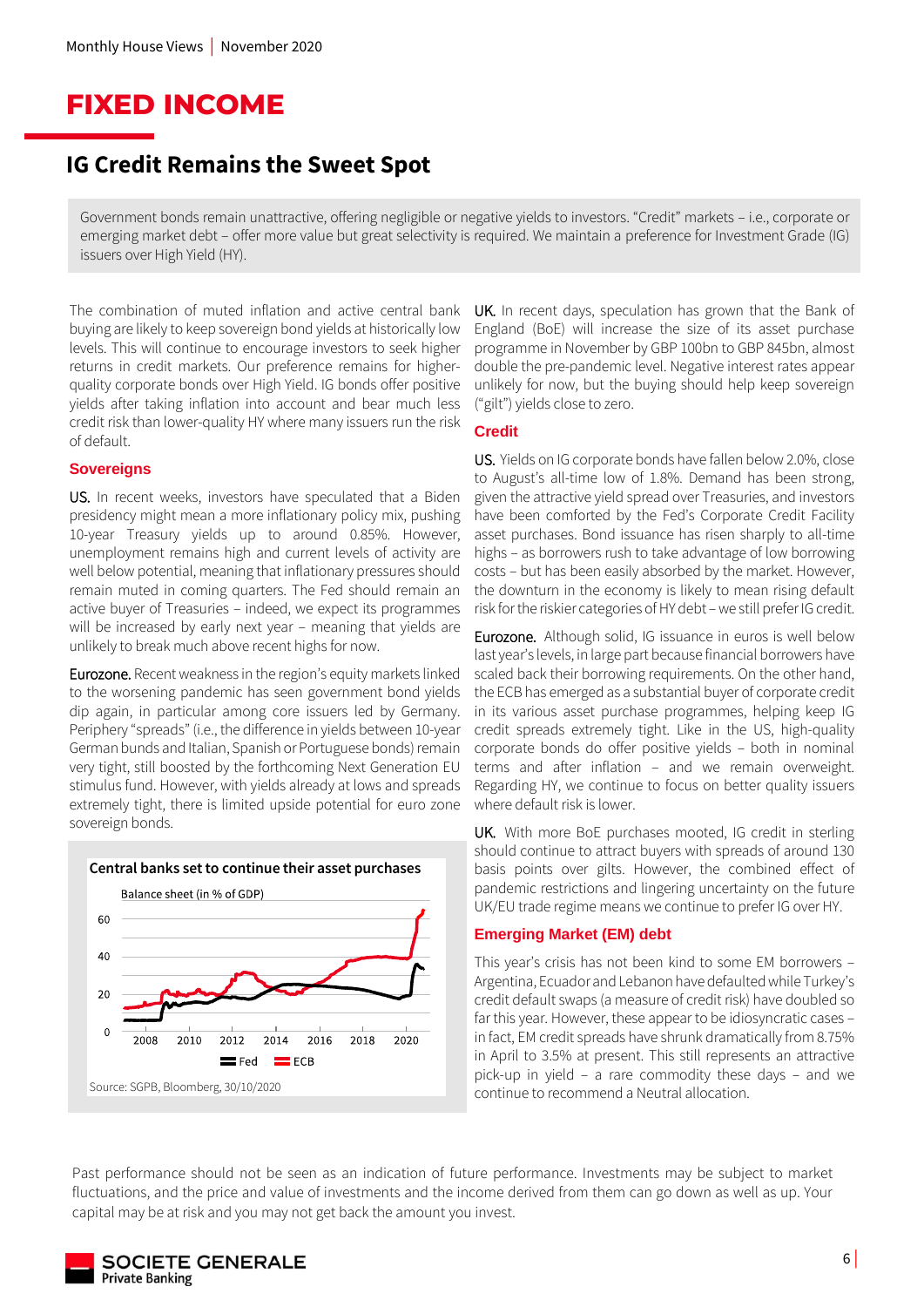# **EQUITIES**

### **Reinforcing Asia**

With COVID-19 infections spiking and governments imposing new restrictions on activity, global equities came under selling pressure in late October. We expect a vigorous policy response from central banks and governments which should help limit downside for equity markets.

**US.** With over 50% of S&P 500 members having reported, Q3 earnings have surprised on the upside – almost 85% of reports so far have come in ahead of expectations. This being said, the fourth quarter is likely to see the recovery slow as pandemic control measures are reinforced. Moreover, a close-run contest for the White House could see legal challenges and recounts, exacerbating market volatility. Nevertheless, we do not expect a double-dip recession.

US equities are hardly cheap, trading at 22.7 times forecast earnings. Much of this year's positive performance has been generated by a small number of expensive mega-cap technology and internet stocks – the IT sector index is currently trading at an 80% premium compared to the last 10 years. Nonetheless, these companies are clearly well-positioned to thrive in today's challenging circumstances. We continue to offset exposure to tech with positions in more defensive, cheaper sectors like Healthcare and Utilities.

**Eurozone.** After keeping pace with US equities in the initial rebound from March's lows, euro zone stocks have resumed their underperformance. There have been fewer positive Q3 earnings surprises than in the States and reports have only outstripped expectations by 3.5%. Moreover, the pandemic has taken a clear turn for the worse across the region leading to new restrictions which are likely to crimp growth for months ahead. While we expect the ECB to ease again in December, limiting downside risks for regional equities, we see better opportunities elsewhere and have decided to make a temporary move Underweight.



Analysts continue to mark down earnings forecasts across the region, in particular in Energy and Real Estate, and upgrades are few and far between. In this context, we prefer to balance defensive plays like Consumer Staples, Healthcare and Utilities with the growth prospects in Technology.

**UK.** Yet another month has elapsed with no firm progress on the UK's future trade regime with the EU. We still expect a limited-scope deal before year end but there is little time left for companies to adjust. UK equities boast attractive valuations compared with other markets, but COVID-19 and Brexit headwinds lead us to move Underweight for now.

**Switzerland.** Swiss equities have outperformed their regional peers year-to-date, in large part thanks to the defensive sector breakdown which helped cushion the downside during March's sell-off. Corporate fundamentals remain robust – there has been no significant weakening in either return on equity or net profit margins – which should stand Swiss equities in good stead during bouts of volatility.

**Japan.** Tokyo has kept pace with global equities so far this year, demonstrating resilience during the selloffs in September and October. The country has coped well with the pandemic and the recession should be shallower than in other advanced economies. Japan is well-placed to benefit from growth in China, earnings should bounce strongly next year and the ratio of prices to cyclically-adjusted earnings remains close to multidecade lows.

**Emerging Markets.** EM equities have failed to rise above their 2007 highs in recent years while earnings have continued their upward trend (see chart). Moreover, analysts expect a strong 33% bounce in earnings in 2021 following a relatively shallow 9% decline this year. Most of this resilience comes from Asia, in particular from China, South Korea and Taiwan, the only three EM where earnings are expected to rise this year. With the pandemic well under control and GDP growth picking up, we have moved to a strong Overweight in emerging Asia.

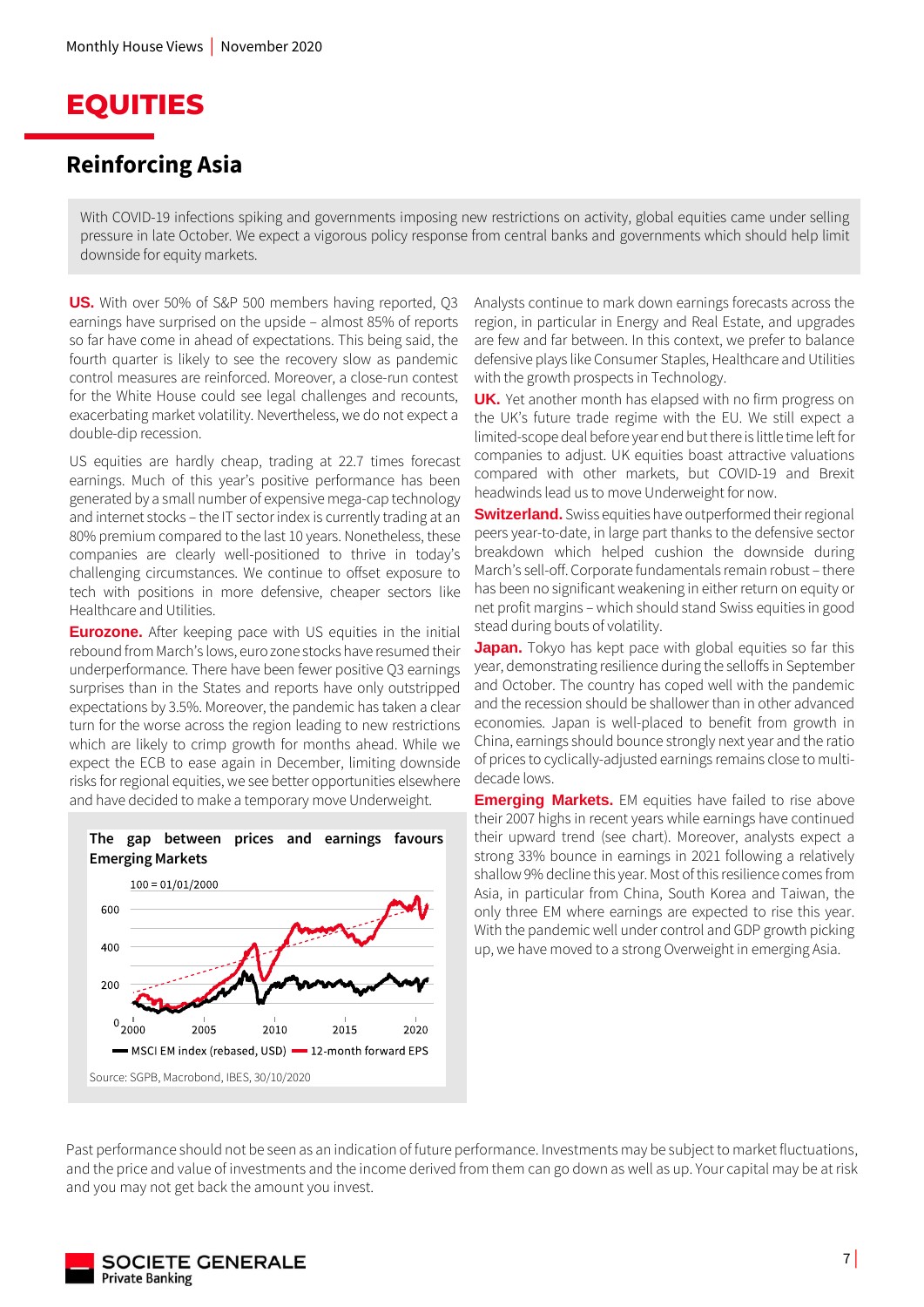### **CURRENCIES**

### **Seeking safe havens for now**

In the near term, renewed restrictions on activity across Europe are likely to heighten macro risks and market volatility, sparking safe-haven buying of US dollars. Longer term however, we expect dollar headwinds to prevail. A lasting rally in emerging market (EM) currencies should remain under pressure for now.

**Dollar Index.** After losing some 10% from March's highs to September's lows, the dollar index has traded sideways in a range as we expected. There have been periodic bouts of strength, mainly linked to risk aversion, but these have proved short-lived – the fundamental backdrop of zero rates, a flattened yield curve and enormous twin deficits does not represent a bullish environment for the US dollar. The worsening pandemic may attract safe-haven flows to the dollar for now, but we expect lower levels in 2021.

**EUR/USD.** The euro had a strong run higher against the dollar in July but has moved little since then. Part of the summer vigour can be linked to July's agreement by the European Union to launch the €750bn Next Generation EU (NGEU) recovery programme, a necessary building block towards fiscal solidarity which has soothed market concerns about euro zone breakup. In addition to the dollar headwinds mentioned above, the euro looks cheap, well below the OECD's 1.42 estimate of EUR/USD purchasing power parity.

**GBP/USD.** Trade negotiations with the EU have proved fraught and fruitless thus far, which has helped keep the pound low against the dollar. We believe that a limited-scope deal is the most likely outcome, one which would likely prompt a bounce in sterling. However, we would not expect such a relief rally to herald a lasting uptrend – UK businesses will take time to adapt to a less favourable trading regime with their largest export market.



**USD/JPY.** Over recent months, the yen has traded steadily higher against the dollar, getting ever-closer to its early-March highs of close to 102. The surprise illness and subsequent replacement of PM Abe by his chief cabinet secretary Yoshihide Suga failed to interrupt the strengthening trend. Japan has weathered the COVID-19 storm much better than other advanced economies and stands to benefit from China's rapid recovery from recession. More yen strength could lie ahead.

**EUR/CHF.** October has seen a modest rise in the Swiss franc, up 0.8% as traders began to realise that approval for the NGEU fund would take time. This has prompted a flurry of EUR purchases by the Swiss National Bank (SNB), even though EUR/CHF remains comfortable above the 1.05 level where recent interventions have been triggered. Looking ahead, we still expect modest franc weakness.

**EM currencies**. The JP Morgan index of emerging currencies remains slightly above April's all-time lows. The perceived probability of a Biden presidency has put pressure on currencies of countries which might face a harder line – like the Russian rouble – and Turkey's unorthodox monetary policies and depleted foreign exchange reserves have seen the lira plummet lower. There are bright spots – notably in Asia – but EM currencies are unlikely to stage a lasting rally for now.

**USD/CNY.** The renminbi has gained ground steadily against the US dollar since late May. The pandemic remains well under control and the economy has suffered less than its peers – China is the only major economy expected to see an increase in GDP this year. Moreover, expectations of a Biden presidency suggest a less unpredictable approach to relations with China, removing some of the downward pressure on the currency. Looking ahead however, the pace of renminbi appreciation may slow, now that the exchange rate is back in line with its 4 year average.

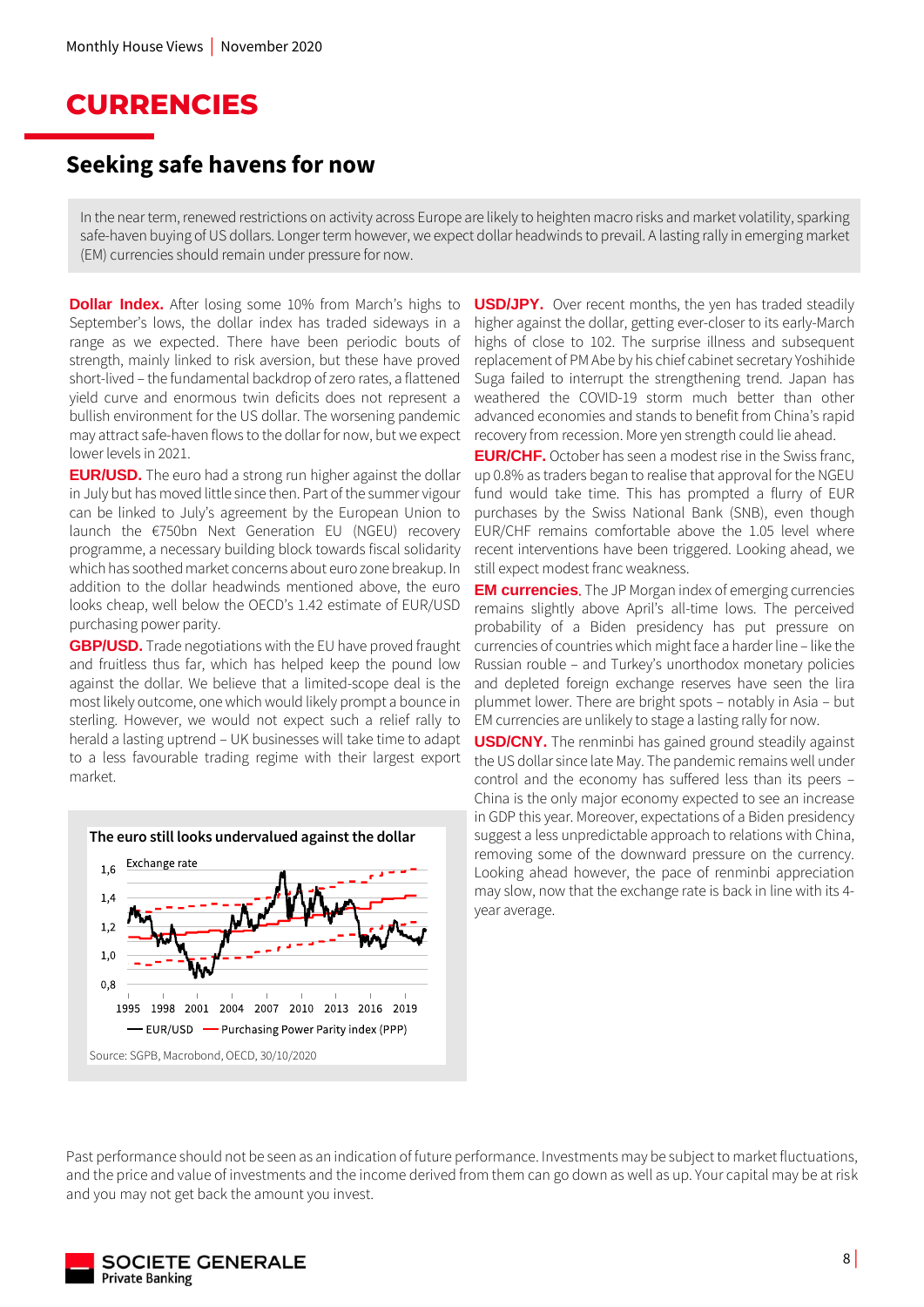# **ALTERNATIVES**

### **Moving Underweight Oil**

Given the impact of new COVID-19 restrictions on demand, we move Underweight oil. We expect Asian demand for gold jewellery to recover and we maintain our Overweight. Our preferred hedge fund strategies remain Merger Arbitrage, Long/Short Credit and Global Macro, especially discretionary and emerging market traders.

#### **Commodities**

#### Oil

Crude oil prices have continued to weaken, with Brent dipping below \$40 per barrel in recent weeks. The latest wave of COVID-19 infections has led to new restrictions on activity, and mobility and travel are likely to remain depressed in months ahead. The International Energy Agency expects total global demand to fall faster this year than supply, down 8.4 m barrels per day (mb/d) versus -7.1 mb/d.

The current output cap set by OPEC and Russia is due to increase by 1.9 mb/d from January 1 and Libya – which is not bound by the agreement – is currently ramping up production, adding perhaps another 0.7-1.0 mb/d to 2021 supply. It would be difficult for the market to absorb these additional volumes and we expect the next OPEC/Russia meeting to agree to maintain output cuts.

All in all, oil inventories should continue to build again, keeping downward pressure on crude prices in the months to come and we move Underweight.

#### Gold

Gold prices have continued their consolidation after reaching overbought all-time highs in early August at \$2,060 per ounce. Q3 mine output bounced after Q2's 10% fall but remains down 3% year-on year (YoY). In partial response, gold recycling activity recovered to reach the highest quarterly total since 2012.

However, demand for gold dropped 19% year-on-year in Q3 as COVID-19 severely disrupted the jewellery sector. With many retailers closed and celebrations like weddings postponed,



**Remain Overweight on Merger Arbitrage**

demand for jewellery was down 29% YoY, taking aggregate demand below 1,000 tonnes (t) in the first three quarters for the first time this century. Central banks also turned modest net sellers of gold in Q3 – on closer inspection however, it transpires that most of the sales were conducted by only two countries, Turkey and Uzbekistan. On the other hand, investment demand remained robust, up 21% YoY – buying of bars and coins jumped 49% to 222t while inflows to ETFs generated 273t of purchases, up 5% on Q3 2019.

We believe jewellery demand will recover as Asia emerges from COVID-19 restrictions and remain Overweight.

#### **Hedge funds**

#### Long/Short (L/S) Equity

As expected, volatility has risen in the run-up to the US presidential election, driven also by the sharp rise in new COVID-19 infections. Moreover, dispersion in returns – which helps measure how differently stocks in a given market behave – has fallen sharply from recent highs, making life more difficult for Market Neutral managers. We remain Underweight.

#### Event Driven

We have further downgraded Special Situations funds to Underweight. These managers play idiosyncratic situations such as turnarounds and spinoffs and tend to run portfolios with relatively high sensitivity to moves in stock prices. We prefer Merger Arbitrage – a number of jumbo deals have been announced and deal spreads continue to widen, offering attractive arbitrage opportunities.

#### Fixed Income Arbitrage

L/S Credit Arbitrage continues to look attractive. The strategy offers attractive levels of potential returns – an advantage when yields are generally so low – and managers have proven adept in risk management, thanks in large part to their strong credit analysis, which helps reduce volatility in portfolio returns.

#### Global Macro / CTAs

The market remains challenging for trend-following managers (known as CTAs) – trends in both equities and bonds have proved prone to sharp reversals so far this year. There are better opportunities in Global Macro funds, where we like both the highly tactical approach of Discretionary managers and also funds focusing on the additional yield (or "carry") in EM currencies and debt.

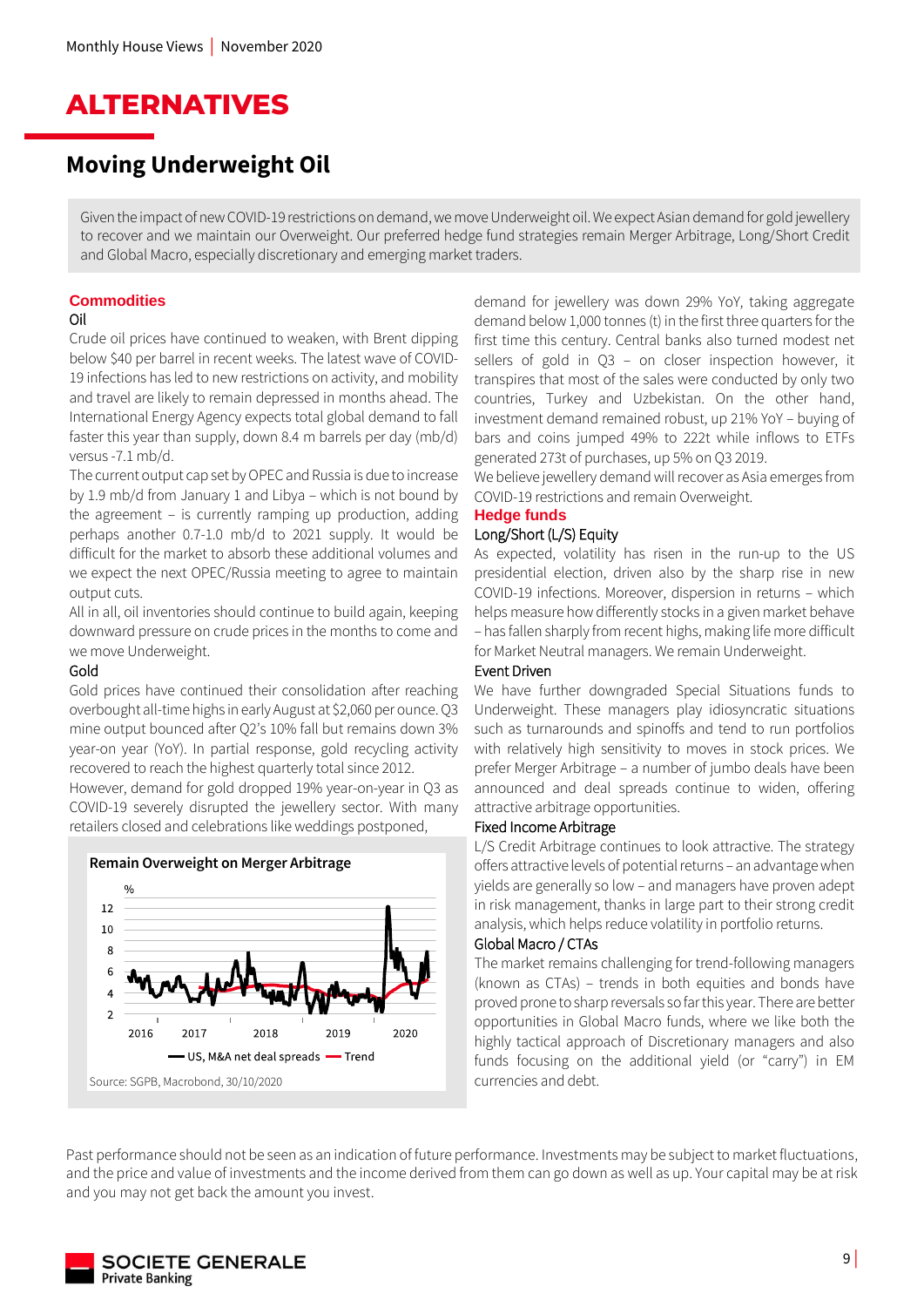# **IMPORTANT INFORMATION – PLEASE READ**

Societe Generale Private Banking is a division of the Societe Generale Group operating through its head office within Societe Generale S.A. and its network (subsidiaries, branches or departments of Societe Generale S.A.) located in the countries mentioned hereafter which use the "Societe Generale Private Banking" and "Kleinwort Hambros" brands, and which distribute this document.

#### Subject of the document

This document has been prepared by experts of the Societe Generale Group, and more particularly of Societe Generale Private Banking division, to provide you with information relating to certain financial and economic data. The names and functions of the people who prepared this document are indicated on the first pages of the document.

#### This document is a marketing communication that has not been prepared in accordance with legal requirements designed to promote the independence of investment research and the investment service provider is not subject to any prohibition on dealing ahead of the dissemination of investment research.

In order to read and understand the financial and economic information included in this document, you will need to have knowledge and experience of financial markets. If this is not the case, please contact your advisor so that you no longer receive the document. Unless you do this, we shall consider that you have the necessary skills to understand this document.

Please note that this document only aims to provide simple information to help you in your investment or disinvestment decisions, and that it does not constitute a personalised recommendation. You remain responsible for any liabilities that arise. You remain responsible for the management of your assets, and you take your investment decisions freely. Moreover, the document may mention asset classes that are not authorised/marketed in certain countries, and/or which might be reserved for certain categories of investors. Therefore, should you wish to make an investment, as the case may be and according to the applicable laws, your advisor within the Societe Generale Private Banking entity of which you are a client will check your eligibility for this investment and whether it corresponds to your investment profile.

Should you not wish to receive this document, please inform your private banker in writing, and he/she will take the appropriate measures.

#### Conflicts of interest

This document contains the views of Societe Generale Private Banking's experts. Societe Generale Private Banking trading desks may trade, or have traded, as principal on the basis of the expert(s) views and reports. In addition, Societe Generale Private Banking's experts receive compensation based, in part, on the quality and accuracy of their analysis, client feedback, revenues of their entityof the Societe Generale Group and competitive factors.

As a general matter, entities within the Societe Generale Group may make a market or act as a principal trader in securities referred to in this report and can provide banking services to the companies mentioned in that document, and to their subsidiary. Entities within the Societe Generale Group may from time to time deal in, profit from trading on, hold on a principal basis, or act advisers or brokers or bankers in relation to securities, or derivatives thereof, or asset class(es) mentioned in this document.

Entities within the Societe Generale Group may be represented on the supervisory board or on the executive board of such persons, firms or entities.

Employees of the Societe Generale Group, or persons/entities connected to them, may from time to time have positions in or hold any of the investment products/ asset class(es) mentioned in this document.

Entities within the Societe Generale Group may acquire orliquidate from time to time positions in the securities and/or underlying assets (including derivatives thereof) referred to herein, if any, or in any other asset, and therefore any return to prospective investor(s) may directly or indirectly be affected.

Entities within the Societe Generale Group are under no obligation to disclose or take into account this document when advising or dealing with or on behalf of customers.

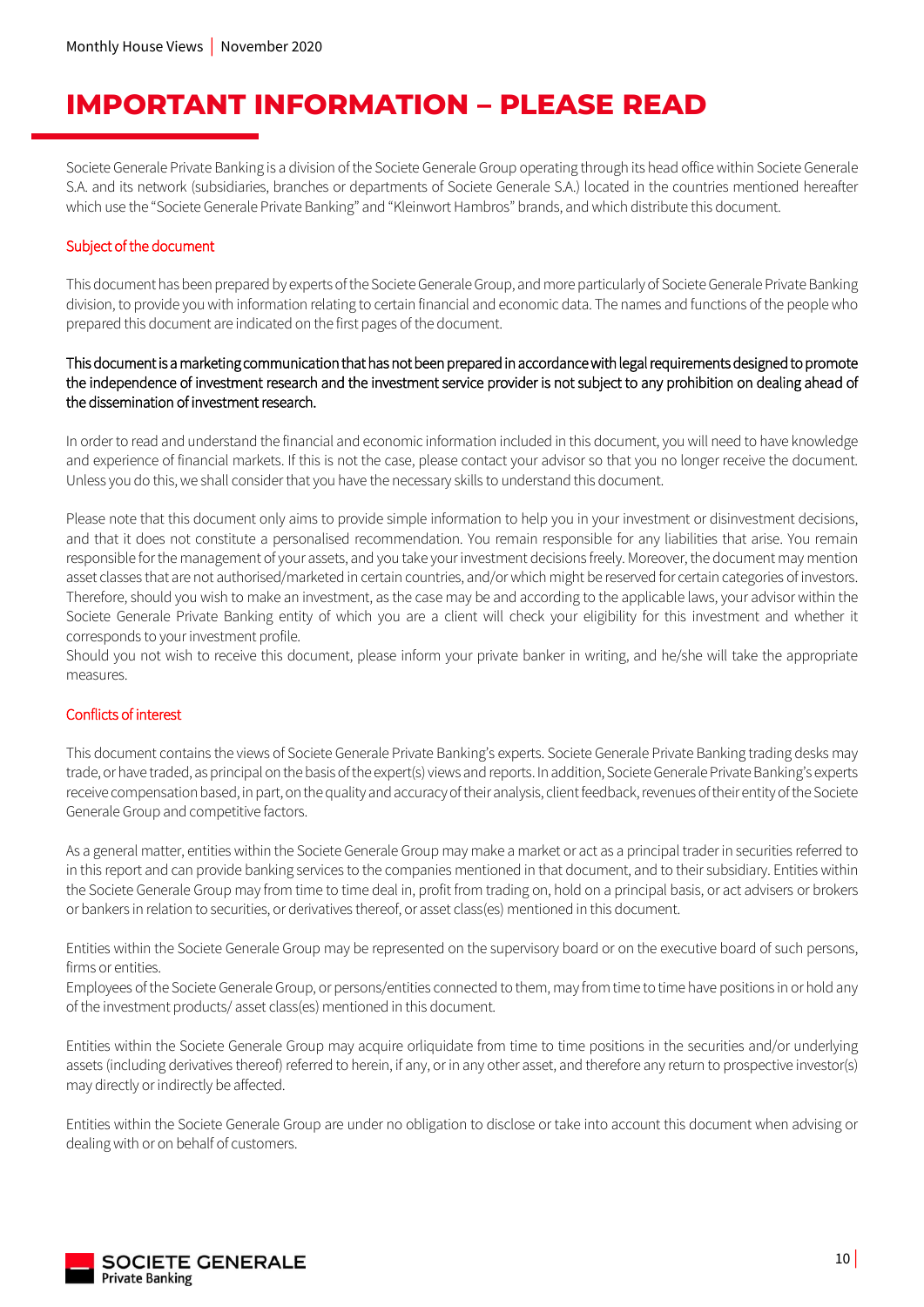#### Monthly House Views | November 2020

In addition, Societe Generale Private Banking may issue other reports that are inconsistent with and reach different conclusions from the information presented in this report and are under no obligation to ensure that such other reports are brought to the attention of any recipient of this report.

Societe Generale Group maintains and operates effective organisational and administrative arrangements taking all reasonable steps to identify, monitor and manage conflicts of interest. To help the Societe Generale Private Banking Entities to do this, they have put in place a management of conflicts of interest policy designed to prevent conflicts of interest giving rise to a material risk of damage to the interests of Societe Generale Private Banking's clients. For further information, Societe Generale Private Banking's clients can refer to the management of conflicts of interests policy, which was provided to them by the Societe Generale Private Banking entity of which they are clients.

#### General Warning

This document, which is subject to modifications, is provided for information purposes only and has no legal value.

This material has been prepared for information purposes only and is not intended to provide investment advice nor any other investment service. The document does not constitute and under no circumstances should it be considered in whole or in part as an offer, a personal recommendation or advice from any of the Societe Generale Private Banking entities, regarding investment in the asset classes mentioned therein.

Some products and services might not be available in all Société Générale Private Banking entities. Their availability in your jurisdiction may be restricted depending on local laws and tax regulations. In addition, they have to comply with Societe Generale Group Tax Code of Conduct. You should be aware that the investment to which this material relates may involve numerous risks. The amount of risk may vary but can expose you to a significant risk of losing all of your capital, including a potential unlimited loss. Accordingly these products or services may be reserved only for a certain category of eligible investors such as those who are sophisticated and familiar with these types of investment and who understand the risks involved. Furthermore, accessing some of these products, services and solutions might be subject to other conditions, amongst which is eligibility. Your private banker is available to discuss these products, services and solutions with you and to check if they can respond to your needs and are suitable for your investor profile. Accordingly, before making an investment decision, a potential investor, as the case may be and according to the applicable laws, will be questioned by his or her advisor within the Societe Generale Private Banking entity, of which the investor is a client, regarding his eligibility for the envisaged investment, and the compatibility of this investment with his investment profile and objectives.

Before any investment, the potential investor should also consult his own independent financial, legal and tax advisers in order to obtain all the financial, legal and tax information which will allow him to appraise the characteristics and the risks of the envisaged investment and the pertinence of the strategies discussed in this document, as well as the tax treatment of the investment, in the light of his own circumstances.

Prior to any investment, a potential investor must be aware of, understand and sign the related contractual and informative information, including documentation relating to risks. The potential investor has to remember that he should not base any investment decision and/or instructions solely on the basis of this document. Any financial services and investments may have tax consequences and it is important to bear in mind that the Societe Generale Private Banking entities, do not provide tax advice. The level of taxation depends on individual circumstances and such levels and bases of taxation can change. In addition, this document is not intended to provide, and should not be relied on for, accounting, tax or legal purposes and independent advice should be sought where appropriate.

Investment in some of the asset classes described in this document may not be authorised in certain countries, or may be restricted to certain categories of investors. It is the responsibility of any person in possession of this document to be aware of and to observe all applicable laws and regulations of relevant jurisdictions. This document is not intended to be distributed to people or in jurisdictions where such distribution is restricted or illegal. It is not to be published or distributed in the United States of America and cannot be made available directly or indirectly in the United States of America or to any U.S. person.

The price and value of investments and the income derived from them can go down as well as up. Changes in inflation, interest rates and exchange rates may have adverse effects on the value, price and income of investments issued in a different currency from that of the client. The simulations and examples included in this document are provided for informational and illustration purposes alone. The present information may change with market fluctuations, and the information and views reflected in this document may change. The Societe Generale Private Banking entities disclaim any responsibility for the updating or revising of this document. The document's only aim is to offer information to investors, who will take their investment decisions without relying solely on this document. The

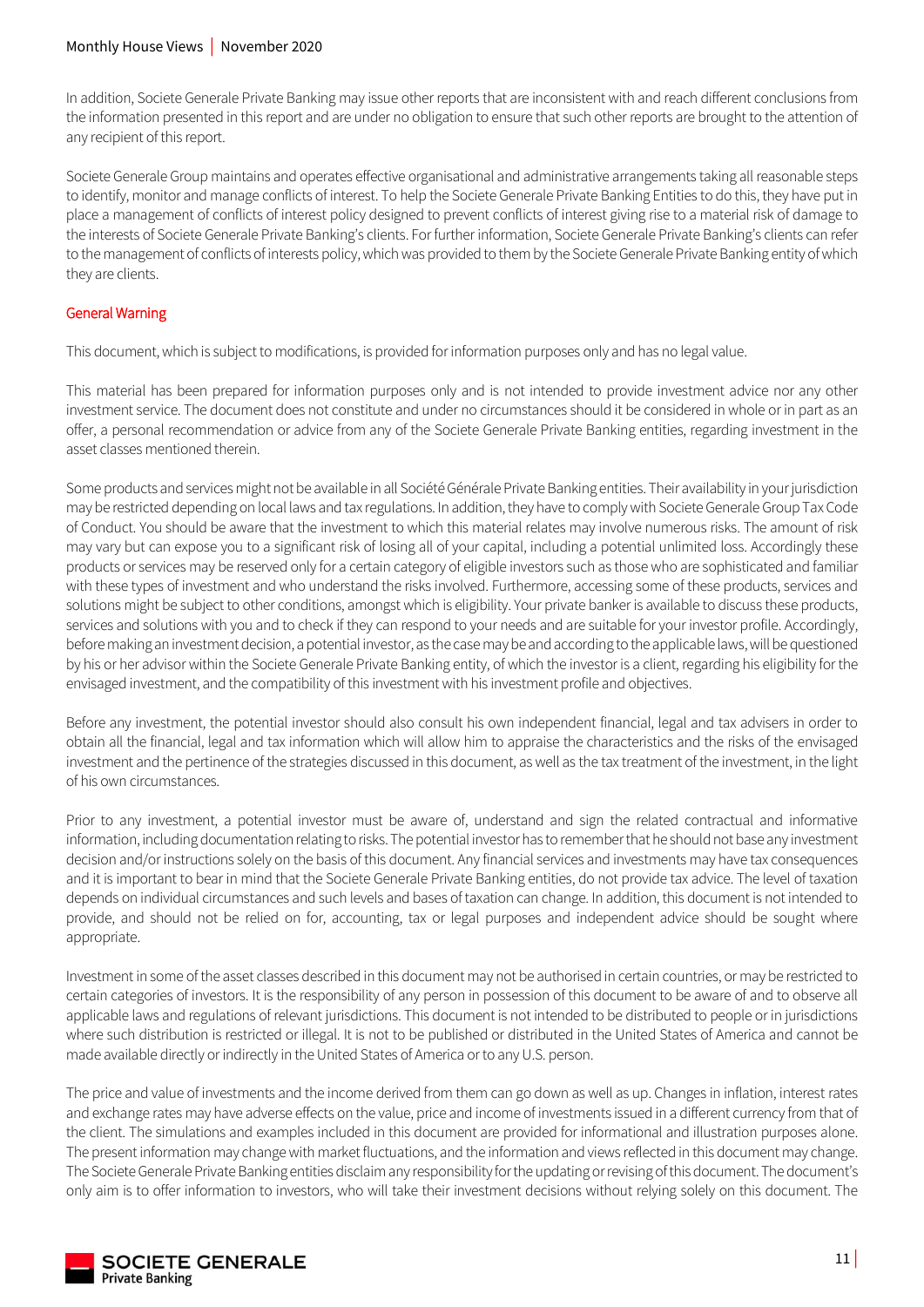#### Monthly House Views | November 2020

Societe Generale Private Banking entities disclaim all responsibility for direct or indirect losses related to any use of this document or its content. The Societe Generale Private Banking entities do not offer no implicit or explicit guarantees as to the accuracy or exhaustivity of the information or as to the profitability or performance of the asset classes, countries and markets concerned.

The historical data, information and opinions provided herein have been obtained from, or are based upon, external sources that the Societe Generale Private Banking entities believe to be reliable, but which have not been independently verified. The Societe Generale Private Banking entities shall not be liable for the accuracy, relevance or exhaustiveness of this information. Information about past performance is not a guide to future performance and may not be repeated. Investment value is not guaranteed and the value of investments may fluctuate. Estimates of future performance are based on assumptions that may not be realised.

This document is confidential. It is intended exclusively for the person to whom it is given, and may not be communicated or notified to any third party (with the exception of external advisors, on the condition they themselves respect this confidentiality undertaking). It may not be copied in whole or in part without the prior written consent of the relevant Societe Generale Private Banking entity.

#### Specific warnings per jurisdiction

France: Unless otherwise expressly indicated, this document has been issued and distributed by Societe Generale, a French bank authorised and supervised by the *Autorité de Contrôle Prudentiel et de Résolution,* located at 4, Place de Budapest, CS 92459, 75436 Paris Cedex 09, under the prudential supervision of the *European Central Bank* ("ECB"), and under the control of the Autorité des Marchés Financiers ("AMF"). Societe Generale is also registered at ORIAS as an insurance intermediary under the number 07 022 493 orias.fr. Societe generale is a French Société Anonyme with its registered address at 29 boulevard Haussman, 75009 Paris, with a capital of EUR 1,066,714, 367.50 on 1<sup>st</sup> August 2019 and unique identification number 552 120 222 R.C.S. Paris. Further details are available on request or can be found at www[. http://www.privatebanking.societegenerale.fr/.](http://www.privatebanking.societegenerale.fr/)

Luxembourg: This document has been distributed in Luxembourg by Societe Generale Bank & Trust ("SGBT"), a credit institution which is authorised and regulated by the *Commission de Surveillance du Secteur Financier* ("CSSF") under the prudential supervision of the *European Central Bank* ("ECB"), and whose head office is located at 11 avenue Emile Reuter – L 2420 Luxembourg. Further details are available on request or can be found a[t www.sgbt.lu.](http://www.sgbt.lu/)No investment decision whatsoever may result from solely reading this document. SGBT accepts no responsibility for the accuracy or otherwise of information contained in this document. SGBT accepts no liability or otherwise in respect of actions taken by recipients on the basis of this document only and SGBT does not hold itself out as providing any advice, particularly in relation to investment services. The opinions, views and forecasts expressed in this document (including any attachments thereto) reflect the personal views of the author(s) and do not reflect the views of any other person or SGBT unless otherwise mentioned. SGBT has neither verified nor independently analysed the information contained in this document. The CSSF has neither verified nor analysed the information contained in this document.

Monaco: The present document has been distributed in Monaco by Société Générale Private Banking (Monaco) S.A.M., located 13, 15 Bd des Moulins, 98000 Monaco, Principality of Monaco, governed by the *Autorité de Contrôle Prudentiel et de Résolution* and the *Commission de Contrôle des Activités Financières*. The Financial products marketed in Monaco can be reserved for qualified investors in accordance with Law No. 1339 of 07/09/2007 and Sovereign Ordinance No 1.285 of 10/09/2007. Further details are available upon request or o[n www.privatebanking.societegenerale.mc.](http://www.privatebanking.societegenerale.mc/)

Switzerland: This document has been communicated in Switzerland by Société Générale Private Banking (Suisse) SA (« SGPBS »), whose head office is located at rue du Rhône 8,, CH-1204 Geneva. SGPBS is a bank authorized by the *Swiss Financial Market Supervisory Authority* ("FINMA"). Further details are available on request or can be found at [www.privatebanking.societegenerale.ch.](http://www.privatebanking.societegenerale.ch/)

This document (i) does not provide any opinion or recommendation about a company or a security, or (ii) has been prepared outside of Switzerland for the « Private banking ». Therefore, the Directives of the Swiss Bankers Association (SBA) on the Independence of Financial Research do not apply to this document.

This document has not been prepared by SGPBS. SGPBS has neither verified nor independently analyzed the information contained in this document. SGPBS accepts no responsibility for the accuracy or otherwise of information contained in this document. The opinions, views and forecasts expressed in this document reflect the personal views of the relevant author(s) and shall not engage SGPBS' liability.

This document is not a prospectus within the meaning of articles 652a and 1156 of the Swiss Code of Obligations.

This document is issued by the following companies in the Kleinwort Hambros Group under the brand name Kleinwort Hambros:

United Kingdom: SG Kleinwort Hambros Bank Limited is authorised by the Prudential Regulation Authority and regulated by the Financial Conduct Authority and the Prudential Regulation Authority. The firm reference number is 119250. The company is

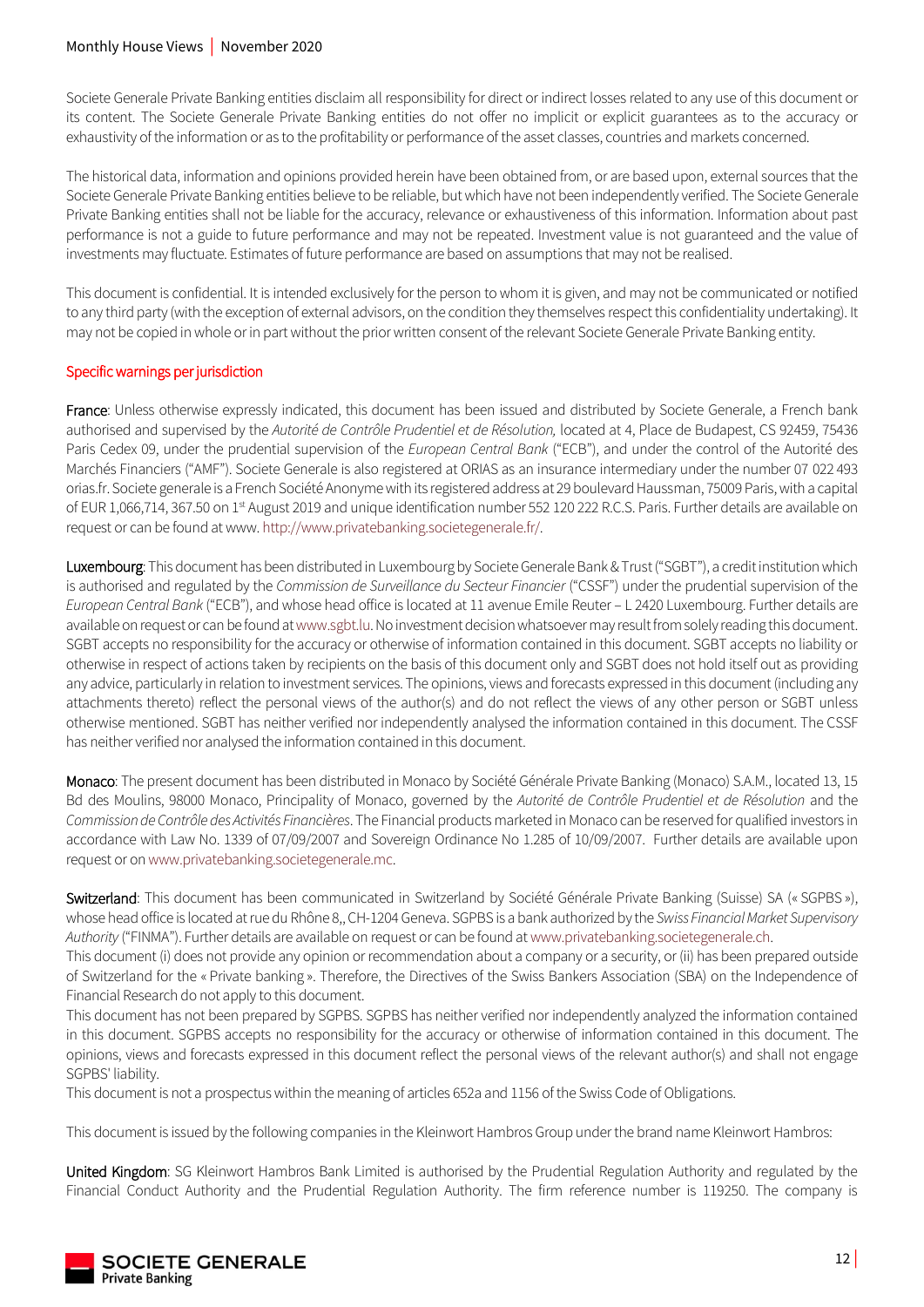incorporated in England and Wales company registration under number 964058 and its registered address is 5th Floor, 8 St James's Square, London, England, SW1Y 4JU.

Channel Islands: Kleinwort Hambros is the brand name of SG Kleinwort Hambros Bank (CI) Limited, which is regulated by the Jersey Financial Services Commission for banking, investment, money services and fund services business. The company is incorporated in Jersey under company registration number company registration 2693 and its registered address is PO Box 78, SG Hambros House, 18 Esplanade, St Helier, Jersey JE4 8PR.

SG Kleinwort Hambros Bank (CI) Limited – Guernsey Branch is regulated by the Guernsey Financial Services Commission for banking, investment and money services business. Its address is PO Box 6, Hambro House, St Julian's Avenue, St Peter Port, Guernsey, GY1 3AE. The company (including the branch) is also authorised and regulated by the UK Financial Conduct Authority in respect of UK regulated mortgage business and its firm reference number is 310344. The Company (including the branch) is not authorised or regulated by the UK Financial Conduct Authority for accepting UK bank deposits nor is it permitted to hold deposits in the UK.

Kleinwort Hambros is the brand name of SG Kleinwort Hambros Trust Company (CI) Limited, which is regulated by the Jersey Financial Services Commission in the conduct of trust company business and fund services business and by the Guernsey Financial Services Commission in the conduct of fiduciary services business. The company is incorporated in Jersey under company registration number 4345 and its registered address is SG Hambros House, PO BOX 197, 18 Esplanade, St Helier, Jersey, JE4 8RT. Its address in Guernsey is PO Box 86, Hambro House, St Julian's Avenue, St Peter Port, Guernsey, GY1 3ED.

This document has not been authorized or reviewed by the JFSC or FCA.

Gibraltar: SG Kleinwort Hambros Bank (Gibraltar) Limited is authorised and regulated by the Gibraltar Financial Services Commission for the conduct of banking, investment and insurance mediation business and its firm reference is 419436. The company is incorporated in Gibraltar under company registration number 01294 and its registered address is 32 Line Wall Road, Gibraltar.

Kleinwort Hambros is part of Societe Generale Private Banking, which is part of the wealth management arm of the Societe Generale Group. Societe Generale is a French Bank authorised in France by the Autorité de Contrôle Prudentiel et de Resolution, located at 4, Place de Budapest, CS 92459, 75436 Paris Cedex 09 and under the prudential supervision of the European Central Bank. It is also authorised by the Prudential Regulation Authority and regulated by the Financial Conduct Authority and the Prudential Regulation Authority.

Further information on the Kleinwort Hambros Group including additional legal and regulatory details can be found at: www.kleinworthambros.com

#### [http://www.privatebanking.societegenerale.com](http://www.privatebanking.societegenerale.com/)

© Copyright Societe Generale Group 2019. All rights reserved. Any unauthorised use, duplication, redistribution or disclosure in whole or in part is prohibited without the prior consent of Societe Generale. The key symbols, Societe Generale, Societe Generale Private Banking and Kleinwort Hambros are registered trademarks of Societe Generale. All rights reserved.